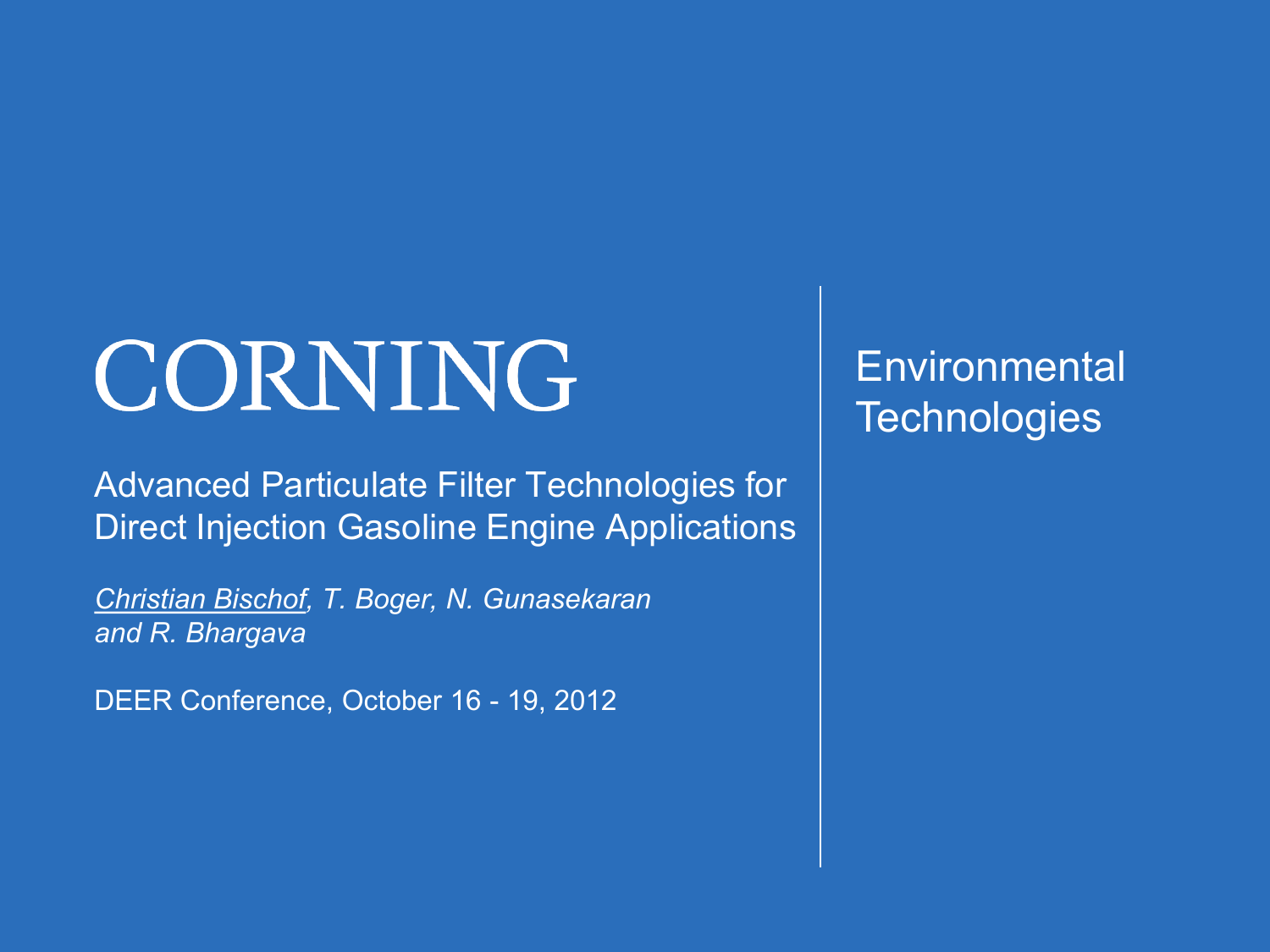## Introduction *Drivers for Gasoline Particulate Filters*

- In Europe GDI engine technology continues to gain share within the segment of spark-ignition powered vehicles
	- **SA**
- GDI enables better fuel economy and therefore a further reduction in CO<sub>2</sub> emissions compared to fuel port injection engines



– GDI engines show significantly *higher* PM and PN emissions while compared to fuel port injection engines

- With the EU6c emissions regulation in 2017 particulate number emissions of *6 x 1011#/km* will be introduced for all spark-ignition engines
- Besides the current NEDC drive cycle more challenging test methods are currently being discussed – *RDE*
- Particulate filter technologies have been introduced successfully as a robust means to reduce PM and PN emissions from diesel engines
	- Similar technologies can be applied as an alternative *or* to supplement improved combustion recipes for GDI powered vehicles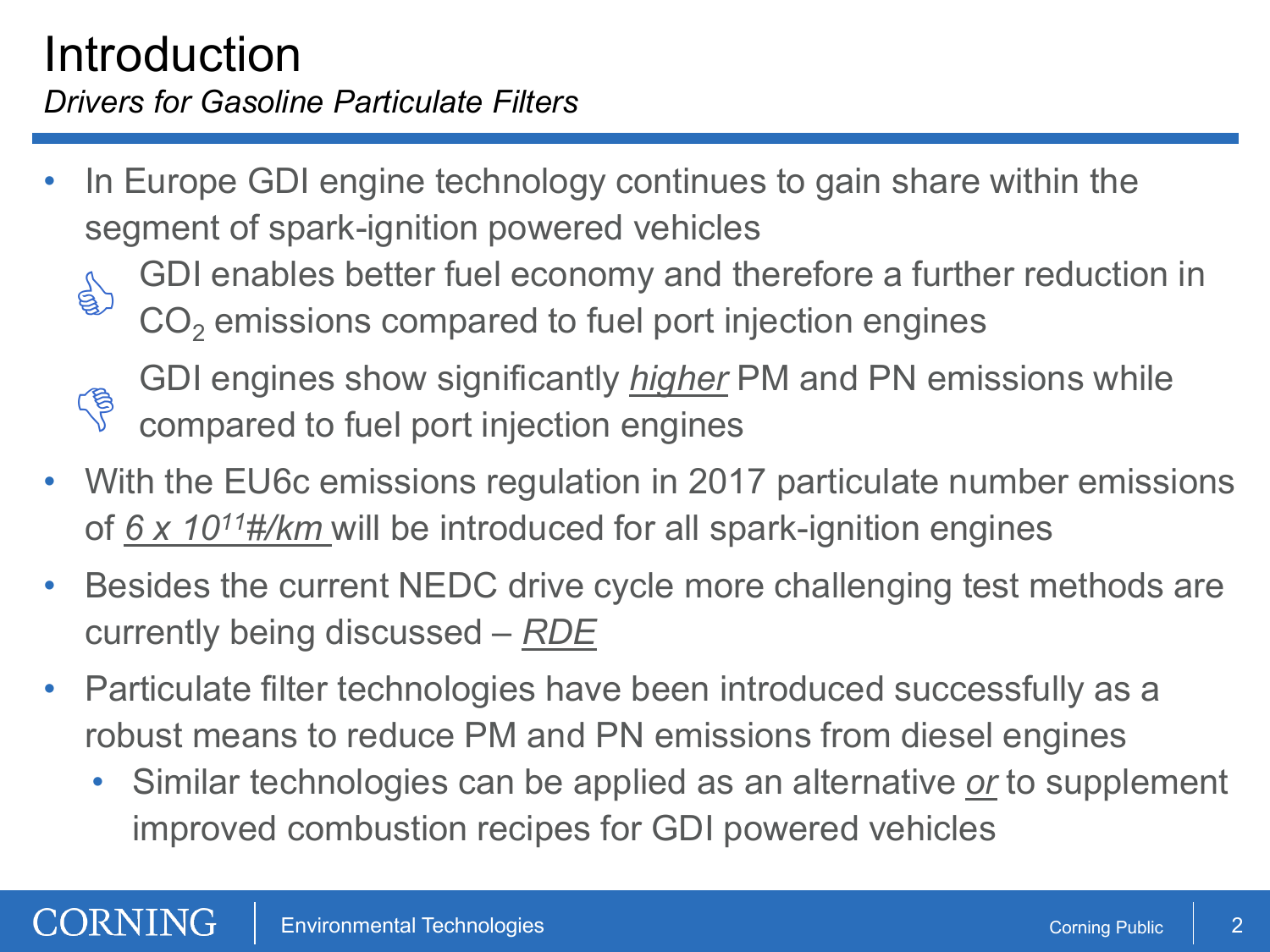## Gasoline Particulate Filter Applications

*Potential On-Engine System Configurations*

#### **Reference systems**

One or two three way catalyst components in close coupled and/or underbody position

#### **"Add on" systems**

Uncoated or low washcoat containing gasoline particulate filter in downstream position

#### **Integrated systems**

Substitution of conventional coated flow-through substrates by close coupled or underbody gasoline particulate filter with integrated three way catalyst functionality

**TWC** 

**GPF**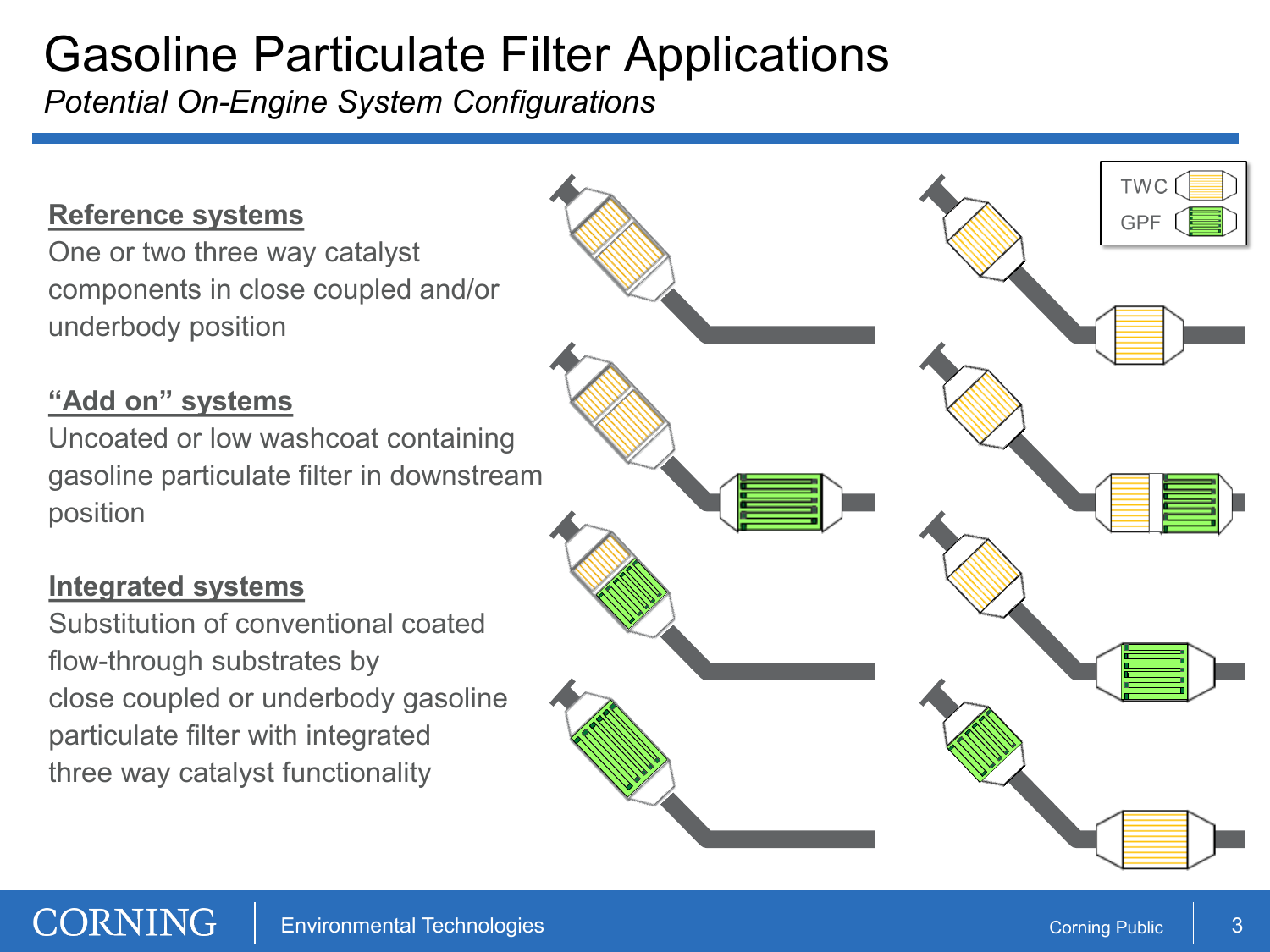## "Add On" GPF Systems *Pressure Drop – Impact of GPF Design*

A range of materials, microstructures and designs have been screened to optimize the GPF for "add on" systems

- Due to low expected soot loads lower cell densities are favored for "add on" systems
- Reduction in pressure drop can be achieved by thinner wall designs
- Benefit from increasing porosity is minor due to the high intrinsic permeability of advanced particulate filter technologies

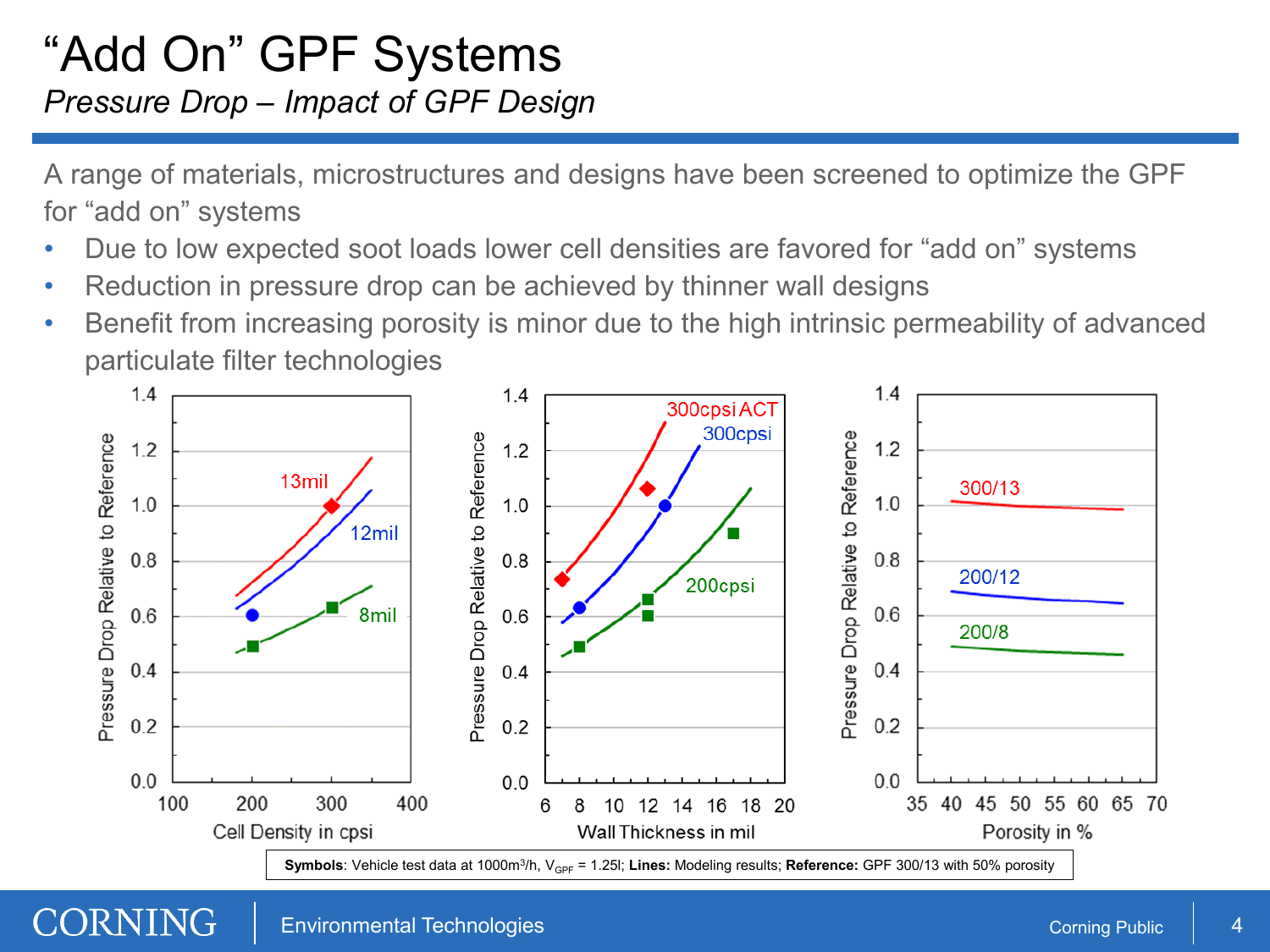## "Add On" GPF Systems *Pressure Drop – Impact of GPF Diameter and Length*

- GPF pressure drop strongly impacted by component size and dimensions
	- Larger diameter enables significantly lower pressure drop for similar GPF volume
- Besides lowest pressure drop values the 200/8 design also offers lowest back pressure sensitivity to filter length
	- Volume can be adjusted by GPF length to consider ash storage requirements



#### CORNING Environmental Technologies Corning Public 5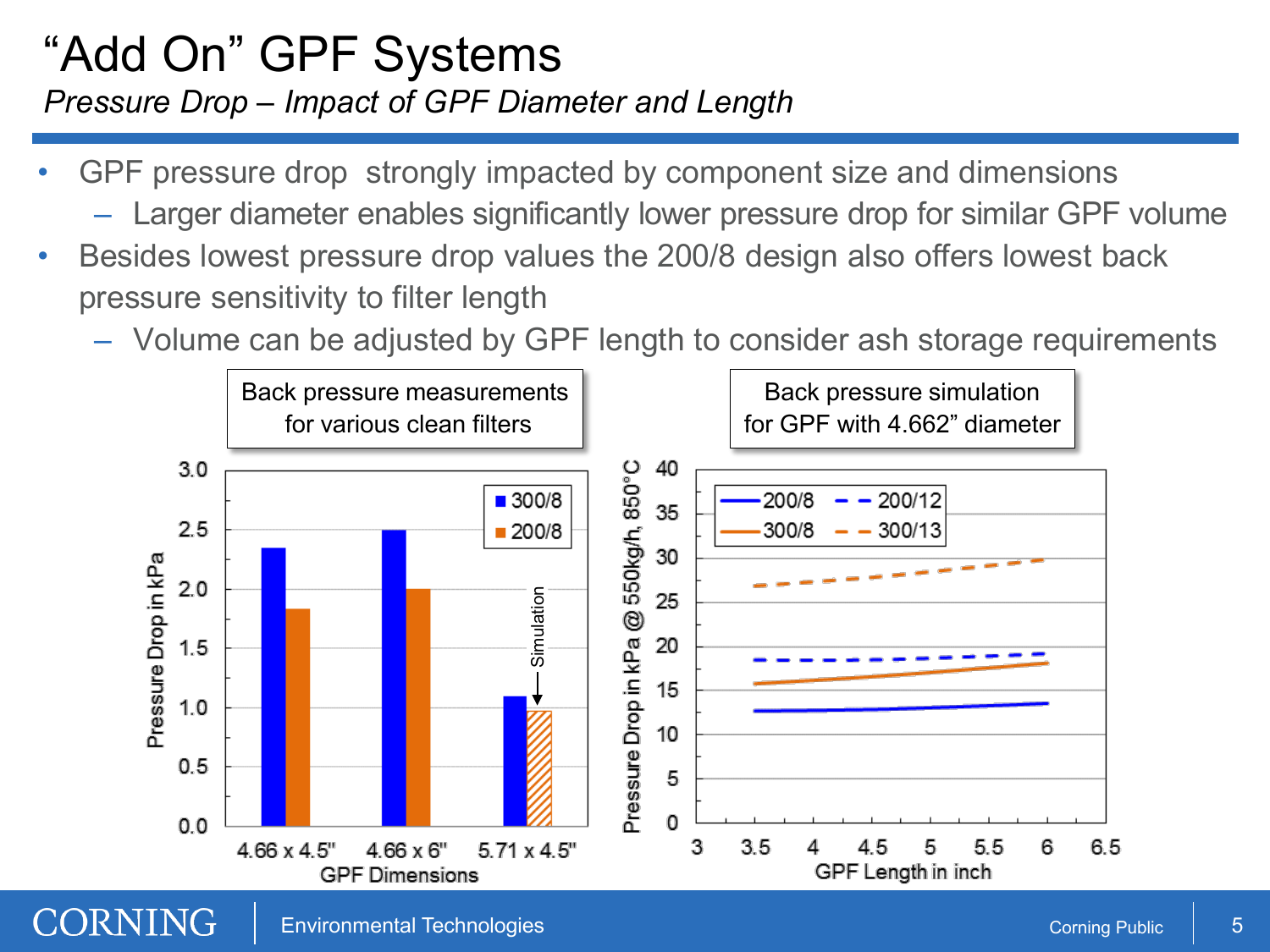### "Add On" GPF Systems *Filtration Efficiency for 200/8 GPF Design*

- Filtration efficiency requirements expected to be in the range of 50 to 90%
	- Assuming engine out emissions of 8 to 20 x  $10^{11}$ #/km and targeted tailpipe emissions below 6 x 10<sup>11</sup>#/km
- 200/8 design with an optimized microstructure having a porosity in the medium range offers filtration efficiencies in the required target range

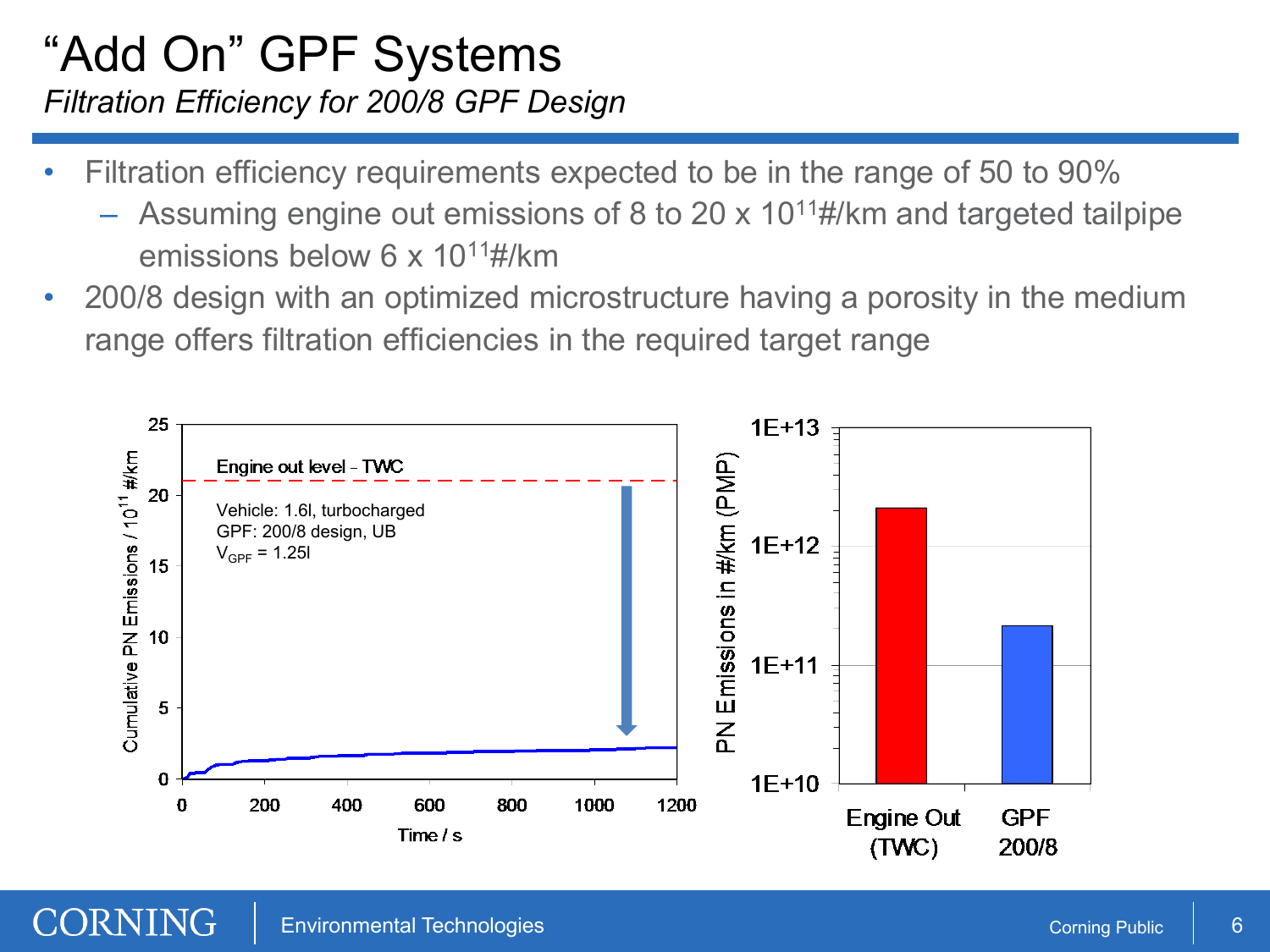## "Add On" GPF Systems – Thermal Robustness

*Lab Reactor Fuel Cut Experiments*

- Similar to diesel applications, the accumulation and uncontrolled oxidation of soot is expected to lead to high GPF temperatures and therefore high thermal stress
	- Typical soot load expectations for GPF around 2 to 3g/l
- Lab reactor study on thermal response for GPF during simulated fuel cut engine operation – simulation of oxygen supply during gasoline engine operation

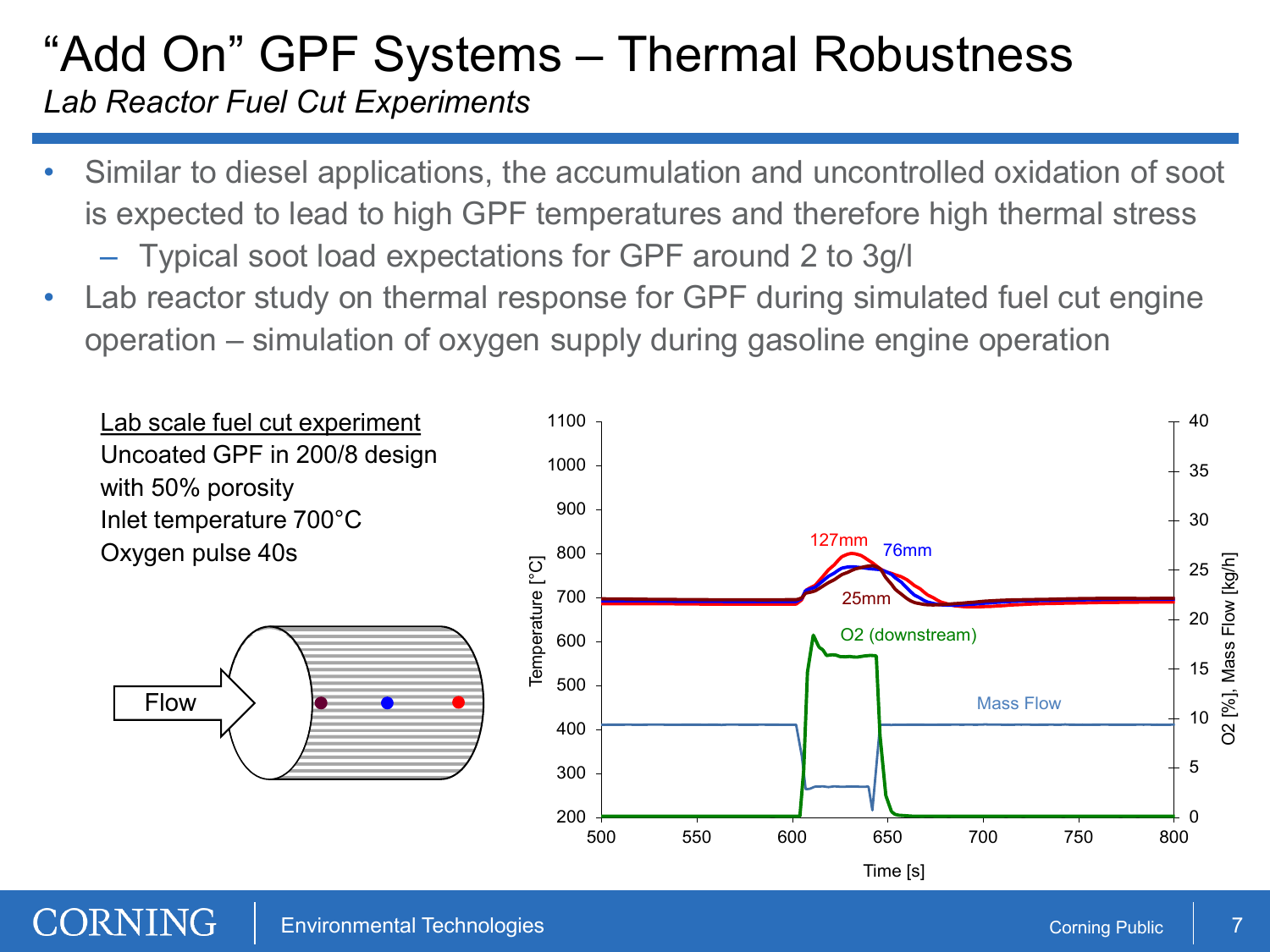## "Add On" GPF Systems – Thermal Robustness

*Maximum GPF Temperatures During Simulated Fuel Cut Experiments*

- Besides the experimental conditions the maximum filter temperatures observed in GPFs in this lab reactor study are dependent on:
	- Thermal mass of the filter material
	- Soot loading before fuel cut experiment

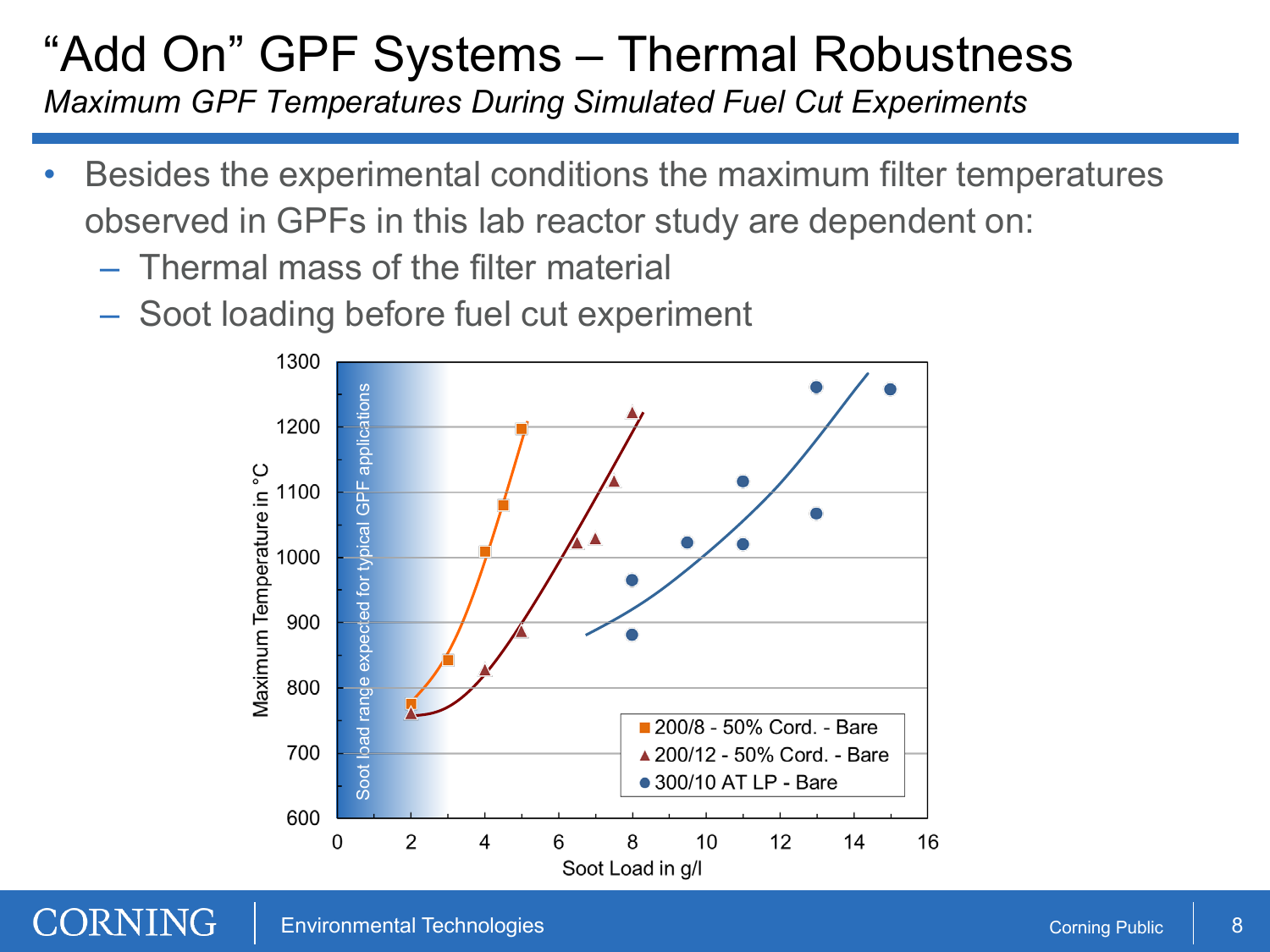## GPF With Integrated Three Way Catalyst Functionality *Pressure Drop*

- Coating level has significant impact on the back pressure of the integrated GPF component
- Preferred to have the TWC coating located in the porous filter walls
	- Filter material has to provide sufficient porosity to meet challenging back pressure targets 200

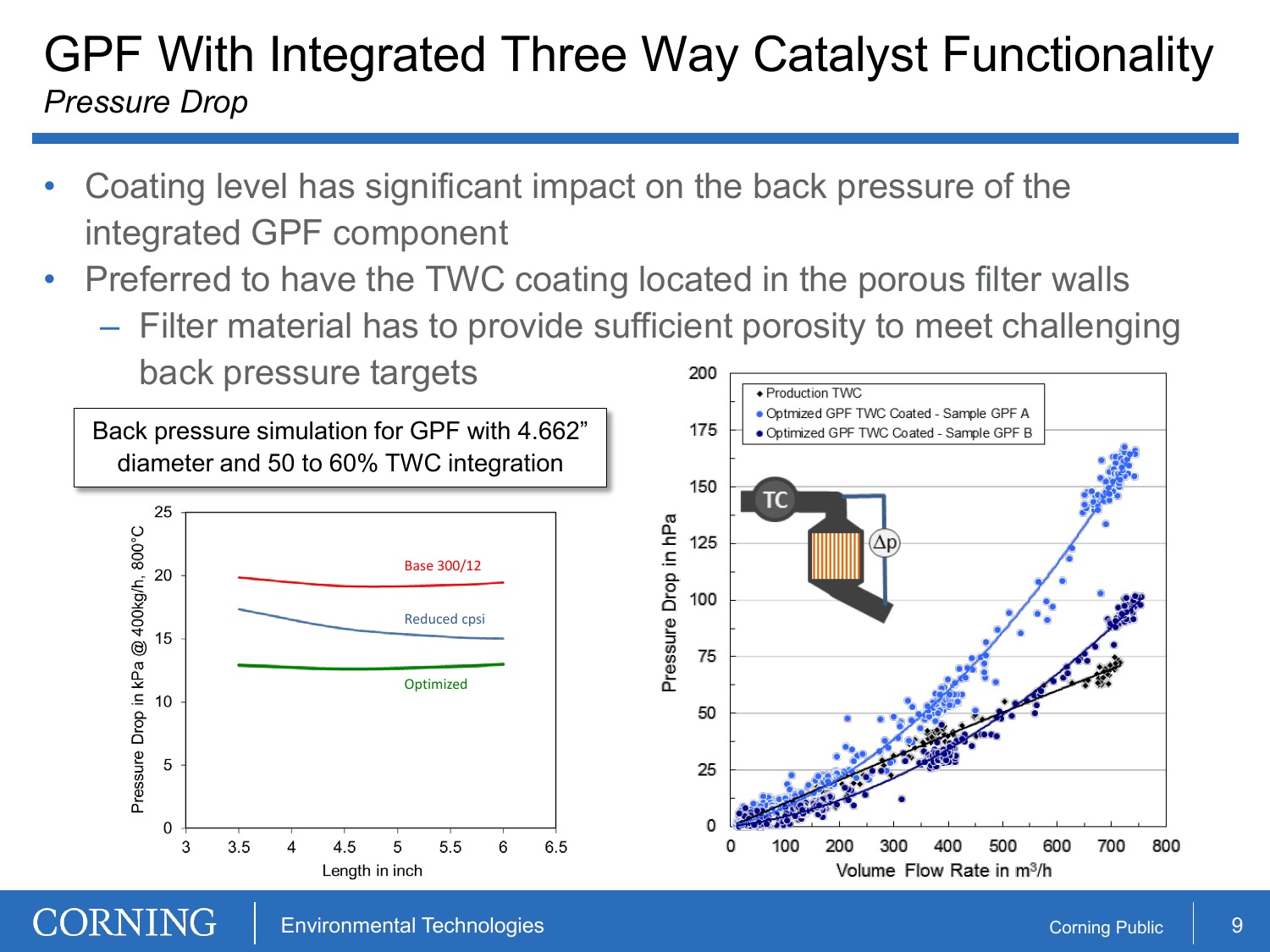## GPF With Integrated Three Way Catalyst Functionality *On Road Fuel Cut Test*

- Lab scale testing according to "add" on" systems showed similar trend for maximum filter temperature
	- Additional oxidation of CO to  $CO<sub>2</sub>$  during soot burn due to coating
- On-road fuel cut testing performed to validate lab scale experiments
	- Soot load 4.8g (diesel soot)
	- Optimized GPF design in 4.66 x 6" in close coupled position
	- Full load acceleration on the Autobahn until  $T_{\text{inlet}} = 700^{\circ}$ C
	- Intended engine fuel cut

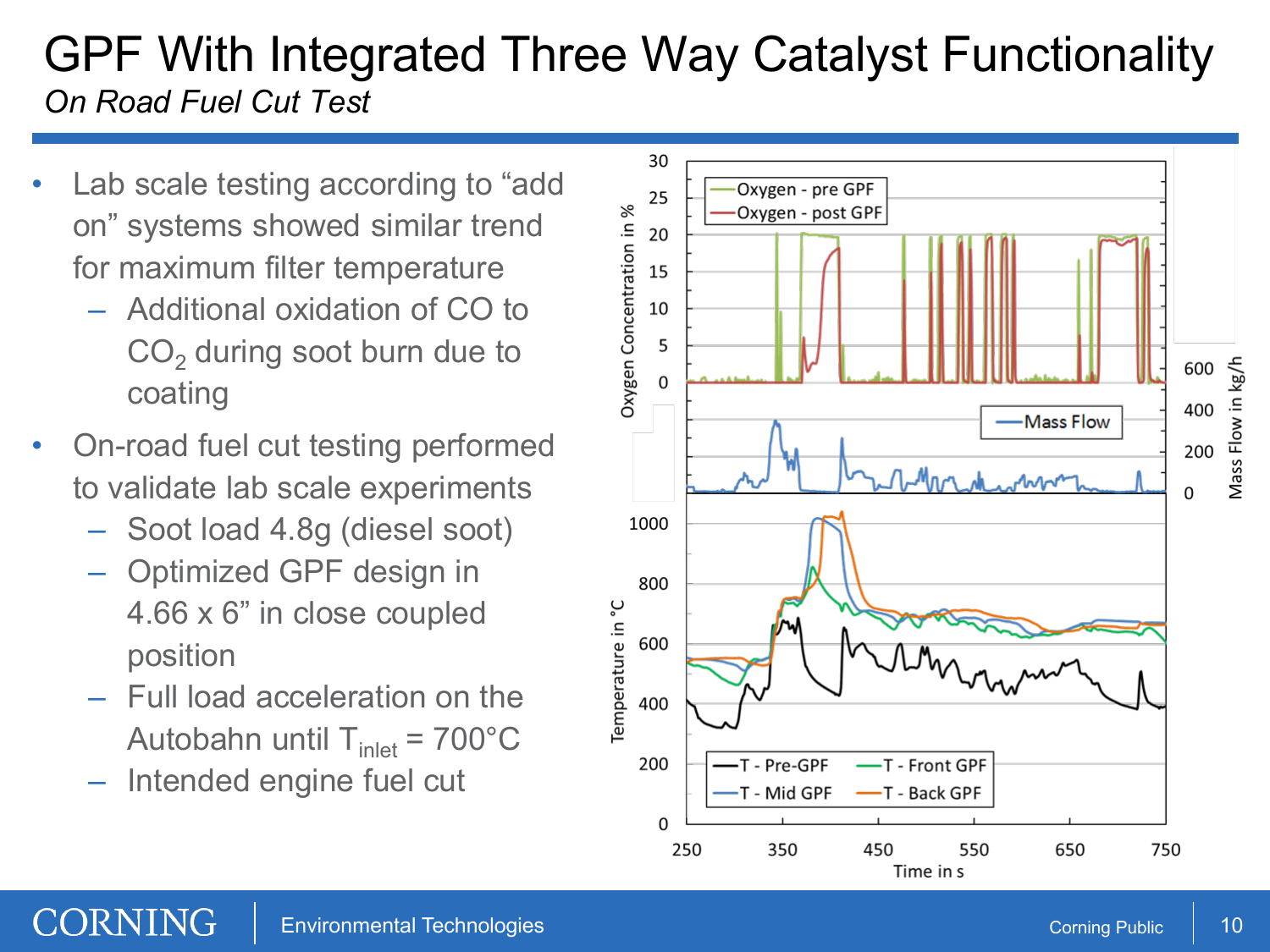## **Summary**

*Advanced Particulate Filter Technologies for DI Gasoline Engine Applications*

- Continuing efforts for further  $CO<sub>2</sub>$  and PN reduction create a challenging environment for vehicles equipped with DI gasoline engines
- Gasoline particulate filters will be an enabler to meet these challenging targets either as an alternative *or* as a supplement to improved combustion recipes
- Gasoline particulate filters can be designed:
	- As an "add on" solution to an existing after treatment system
	- As a gasoline particulate filter with integrated three way catalyst functionality
- Optimized designs for gasoline particulate filter applications

|                       | "Add on" GPF  | <b>TWC Integrated GPF</b> |
|-----------------------|---------------|---------------------------|
| <b>Cell Density</b>   | 200cpsi       | 200/300cpsi               |
| <b>Wall Thickness</b> | 8mil          | Optimized                 |
| <b>Material</b>       | Cordierite    | Cordierite                |
| <b>Porosity</b>       | <b>Medium</b> | High                      |